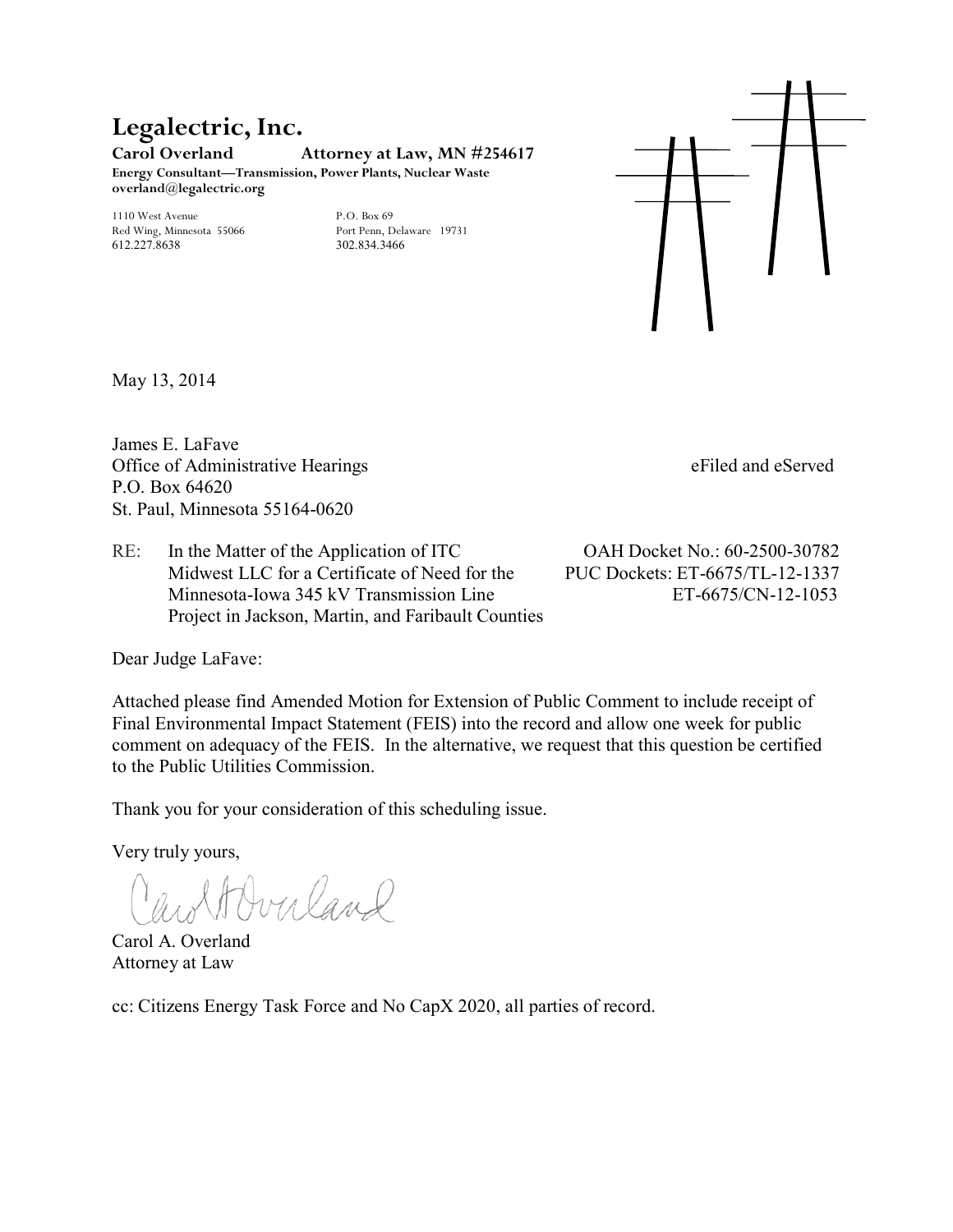#### **STATE OF MINNESOTA OFFICE OF ADMINISTRATIVE HEARINGS FOR THE PUBLIC UTILITIES COMMISSION**

In the Matter of the Application of ITC OAH Docket No.: 60-2500-30782 Midwest LLC for a Certificate of Need for the PUC Docket No.: ET-6675/TL-12-1337 Minnesota-Iowa 345 kV Transmission Line ET-6675/CN-12-1053 Project in Jackson, Martin, and Faribault Counties

# **CITIZENS ENERGY TASK FORCE AND NO CAPX 2020 AMENDED MOTION FOR EXTENSION OF PERIOD FOR PUBLIC COMMENT**

Citizens Energy Task Force and NoCapX 2020 submit this Motion for Extension of the period for Public Comment in the above-captioned dockets, sufficient to receive the Final Environmental Impact Statement and for the public to have at least one week to comment on the adequacy of the environmental review. Adequacy of the environmental review is at issue and the Commission must make several determinations regarding environmental review. Minn. R. 7850.2500, Subp. 10. In addition, the Power Plant Siting Act

Last week, Ray Kirsch, Dept. of Commerce Environmental Review Manager, stated that the FEIS is due to be filed on July 11, 2014. July 11, 2014 is long after the public and evidentiary hearings have ended, and long after the close of public comment on May 30, 2014.

The Minnesota Environmental Policy Act (MEPA) specifies that the "final detailed environmental impact statement… shall accompany the proposal through an administrative review process."

*Prior to the preparation of a final environmental impact statement, the governmental unit responsible for the statement shall consult with and request the comments of every governmental office which has jurisdiction by law or special expertise with respect to any environmental effect involved. Copies of the drafts of such statements and the comments and views of the appropriate offices shall be made available to the public. The final detailed environmental impact statement*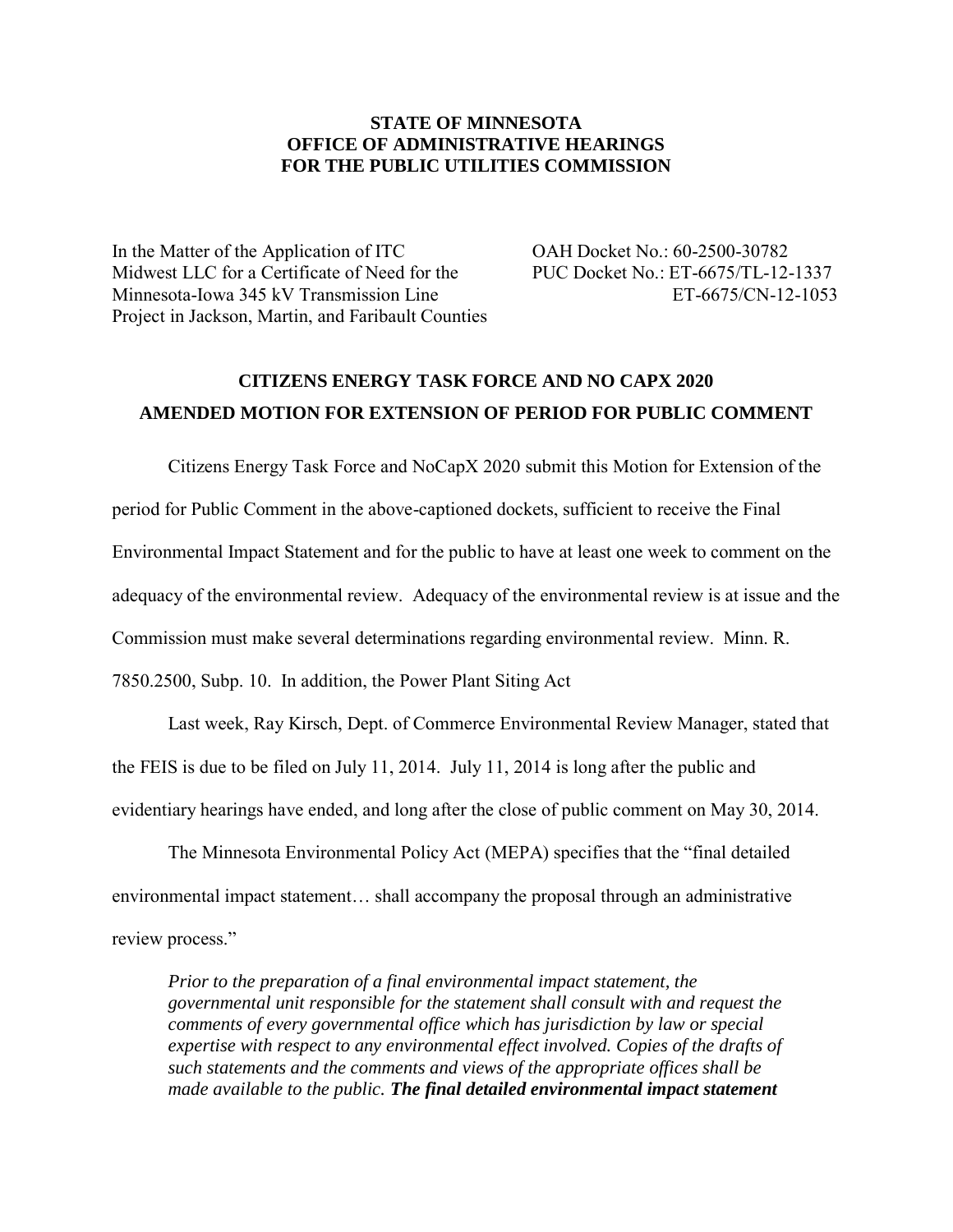*and the comments received thereon shall precede final decisions on the proposed action and shall accompany the proposal through an administrative review process.* 

Minn. Stat. §116D.04, Subd. 6a.Comments (emphasis added).

This MEPA mandated accompaniment cannot logically occur when the Environmental Impact Statement is released after the public and evidentiary hearings have been completed and after public comment closes.

Scheduling orders and timing is determined by the Administrative Law judge. Typically, the environmental review milestones are incorporated into the schedule in scheduling orders.

In the Brookings case, No CapX and U-CAN requested that the deadline that had been established for public comments be extended to incorporate filing of the FEIS and a one week comment period, and the ALJ did order that extension.

Upon noticing that the FEIS was to be released after the public comment period had ended, No CapX 2020 and U-CAN made that same request in the CapX Hampton-La Crosse docket, and that request was denied. Attached please find copy of the Order Denying Motion in the CapX Hampton to La Crosse routing docket, where the ALJ stated that the 4100 chapter requirement of a Comment period on the FEIS "is simply not applicable here." See Order on Motion Regarding Final Environmental Impact Statements and Motion to Extend Intervention Deadline, PUC Docket 09-1448 (June 30, 2011).

This lack of FEIS comment opportunity for the public was problematic in this case. Because the public did not have the opportunity to comment on the FEIS, it was not closely scrutinized. However, as we learned the hard way, that EIS contained information that was not correct, and in the two areas where there was incorrect information, both dam crossings, both routes through those areas were very contentious.

2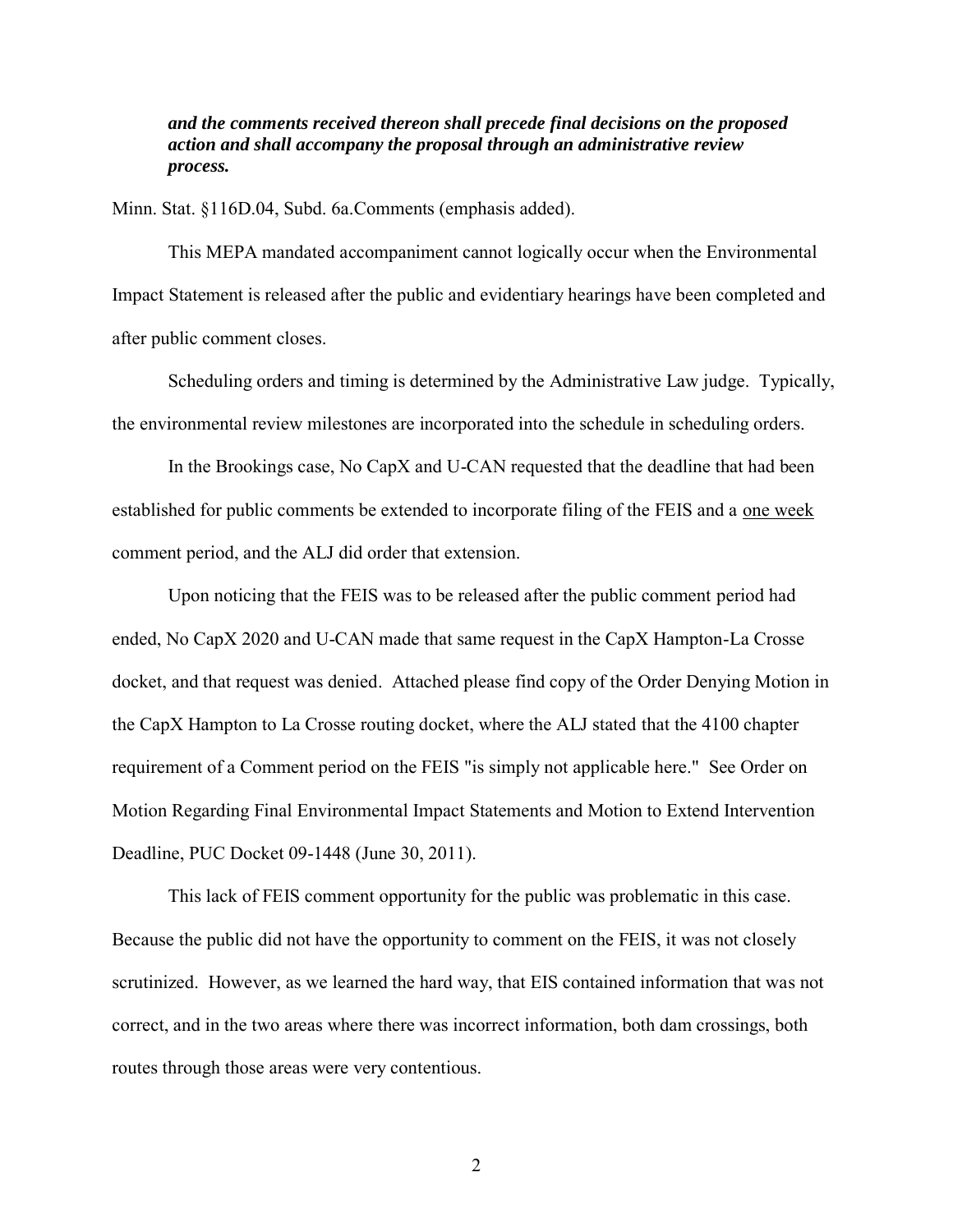At the Zumbro Dam, where there was no transmission line and instead a forest, it was stated that there WAS a transmission line, and the ALJ recommended that route based on corridor sharing and Minnesota's policy of non-proliferation. Only a last minute oral clarification during Commission discussion prevented that error from resulting in a transmission route through a forest rather than in a pre-existing corridor. At the Byllesby Dam area, there was no mention in the EIS of the existing three transmission line corridor, the error was not acknowledged by the Commission, and the route segment chosen was instead on a greenfield route through that area. This is the transmission corridor that was not presented in the EIS:



In requesting that the Public Comment period be extended until after the FEIS is filed for public scrutiny, CETF and No CapX2020 are hoping to avoid problems such as these.

 Extension of the deadline for public comments regarding FEIS adequacy is particularly important in this case, because there are no local residents, landowners, or otherwise interested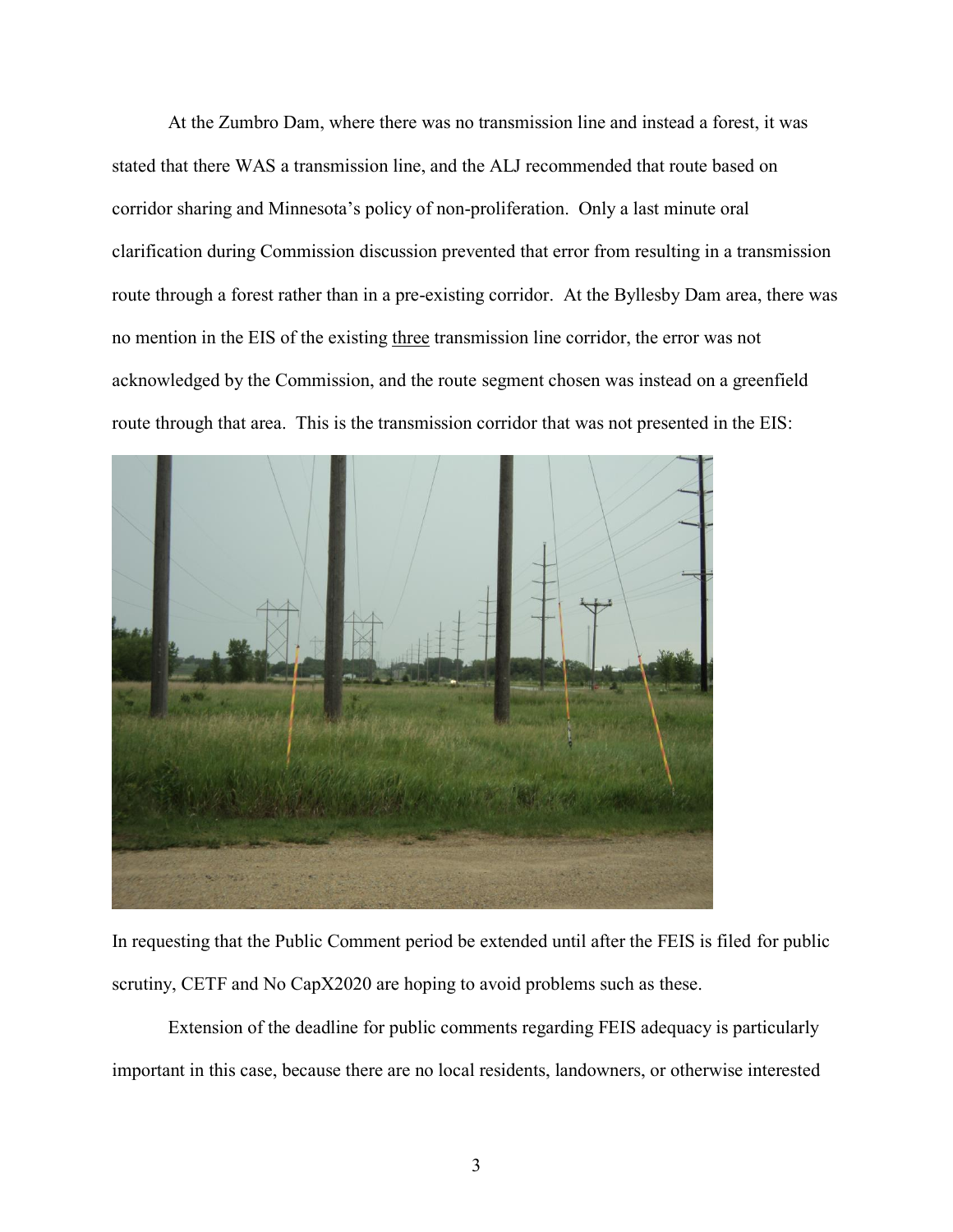local parties who have intervened, and thus they cannot file briefs containing FEIS adequacy comments. Further, the FEIS is not planned to be released until July 11, 2014, the date that parties' initial briefs are due. Even formal parties will have little time to review the FEIS, and the intervening parties are unfamiliar with the area and would have difficulty commenting. Public participation in review of the adequacy of the FEIS would help inform the record.

The rules governing environmental review generally, Minn. R. Ch. 4410, does not apply to Power Plant Siting Act dockets, and the requisite 10 day comment period in that chapter is inapplicable. Minn. R. 4410.2800, Subp. 2; 7850.2500, Subp. 12. However, the Power Plant Siting Act rules do require that the Commission make several determinations regarding the adequacy of the EIS.

# **7859.2500, Subp. 10. Adequacy determination.**

The Public Utilities Commission shall determine the adequacy of the final environmental impact statement. The commission shall not decide the adequacy for at least ten days after the availability of the final environmental impact statement is announced in the EQB Monitor. The final environmental impact statement is adequate if it:

A. addresses the issues and alternatives raised in scoping to a reasonable extent considering the availability of information and the time limitations for considering the permit application;

B. provides responses to the timely substantive comments received during the draft environmental impact statement review process; and

C. was prepared in compliance with the procedures in part[s 7850.1000 t](https://www.revisor.mn.gov/rules/?id=7850.1000)o [7850.5600.](https://www.revisor.mn.gov/rules/?id=7850.5600)

If the commission finds that the environmental impact statement is not adequate, the commission shall direct the staff to respond to the deficiencies and resubmit the revised environmental impact statement to the commission as soon as possible.

Minn. R. Ch. 7850.2500, Subp. 10.

The Commission was in a rather difficult spot in the CapX 2020 Hampton-La Crosse

routing decision because of the FEIS problems in that docket, which was exacerbated by failure

to provide comment opportunity to the public.